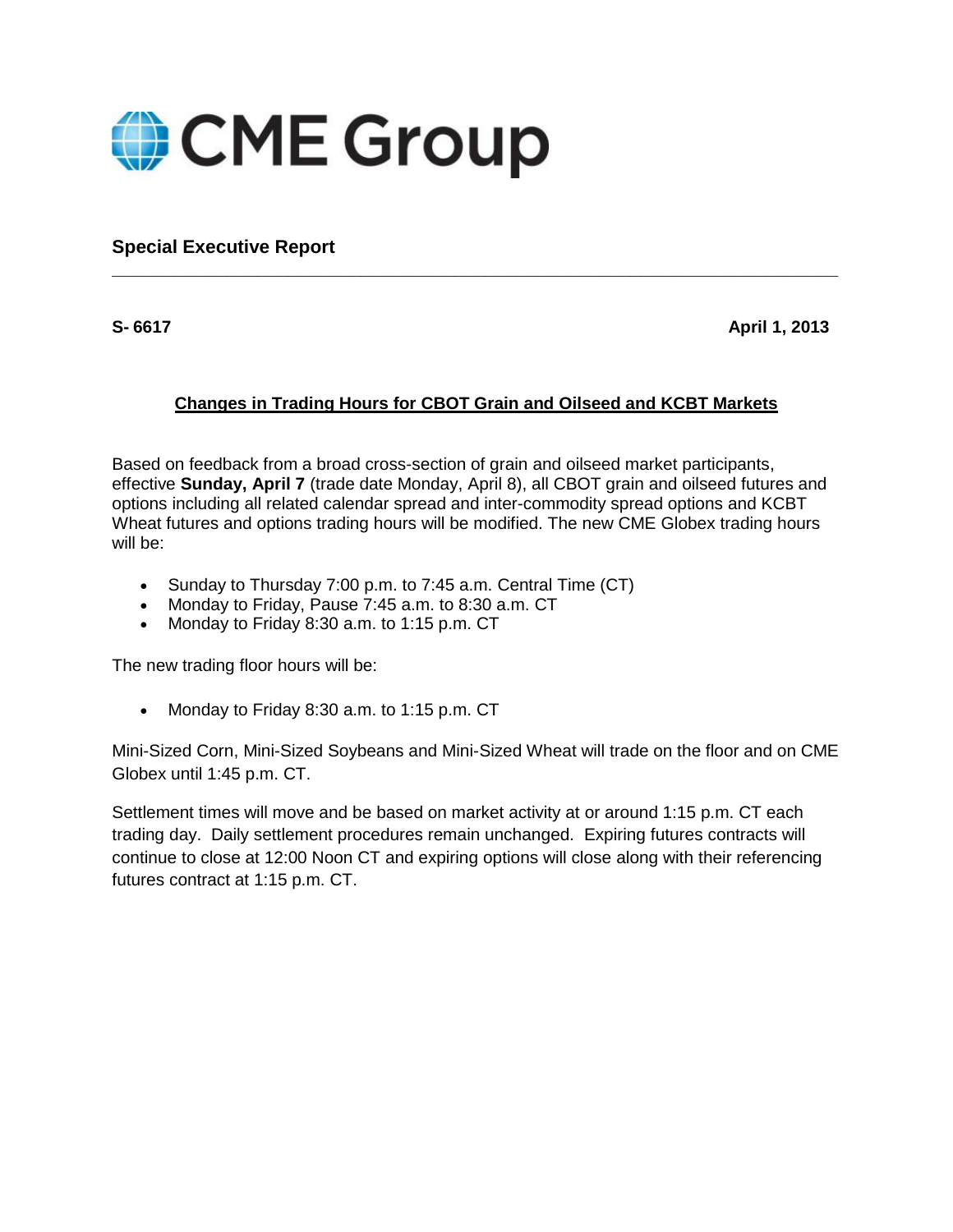|                    | Sunday | Monday                                 | Tuesday | Wednesday | Thursday | Friday | Saturday                          |
|--------------------|--------|----------------------------------------|---------|-----------|----------|--------|-----------------------------------|
| Midnight           |        |                                        |         |           |          |        |                                   |
| 1:00 AM            |        |                                        |         |           |          |        |                                   |
| 2:00 AM            |        |                                        |         |           |          |        |                                   |
| ↓                  |        |                                        |         |           |          |        |                                   |
| 7:00 AM            |        |                                        |         |           |          |        | 7:45 am<br>Market<br>Pause        |
| 8:00 AM            |        |                                        |         |           |          |        | 8:30 am<br>Market Re-<br>open     |
| 9:00 AM            |        |                                        |         |           |          |        |                                   |
| 1:00 PM            |        |                                        |         |           |          |        | $1:15$ pm<br>Market<br>Settlement |
| 2:00 PM            |        |                                        |         |           |          |        |                                   |
| 3:00 PM            |        |                                        |         |           |          |        |                                   |
| 4:00 PM            |        | Trading pauses from 1:15 pm to 7:00 pm |         |           |          |        |                                   |
| 5:00 PM            |        |                                        |         |           |          |        |                                   |
| 6:00 PM            |        |                                        |         |           |          |        |                                   |
| 7:00 PM            |        |                                        |         |           |          |        |                                   |
|                    |        |                                        |         |           |          |        |                                   |
| 11:00<br><b>PM</b> |        |                                        |         |           |          |        |                                   |

New electronic trading day for CBOT Grain and Oilseed and KCBT markets: